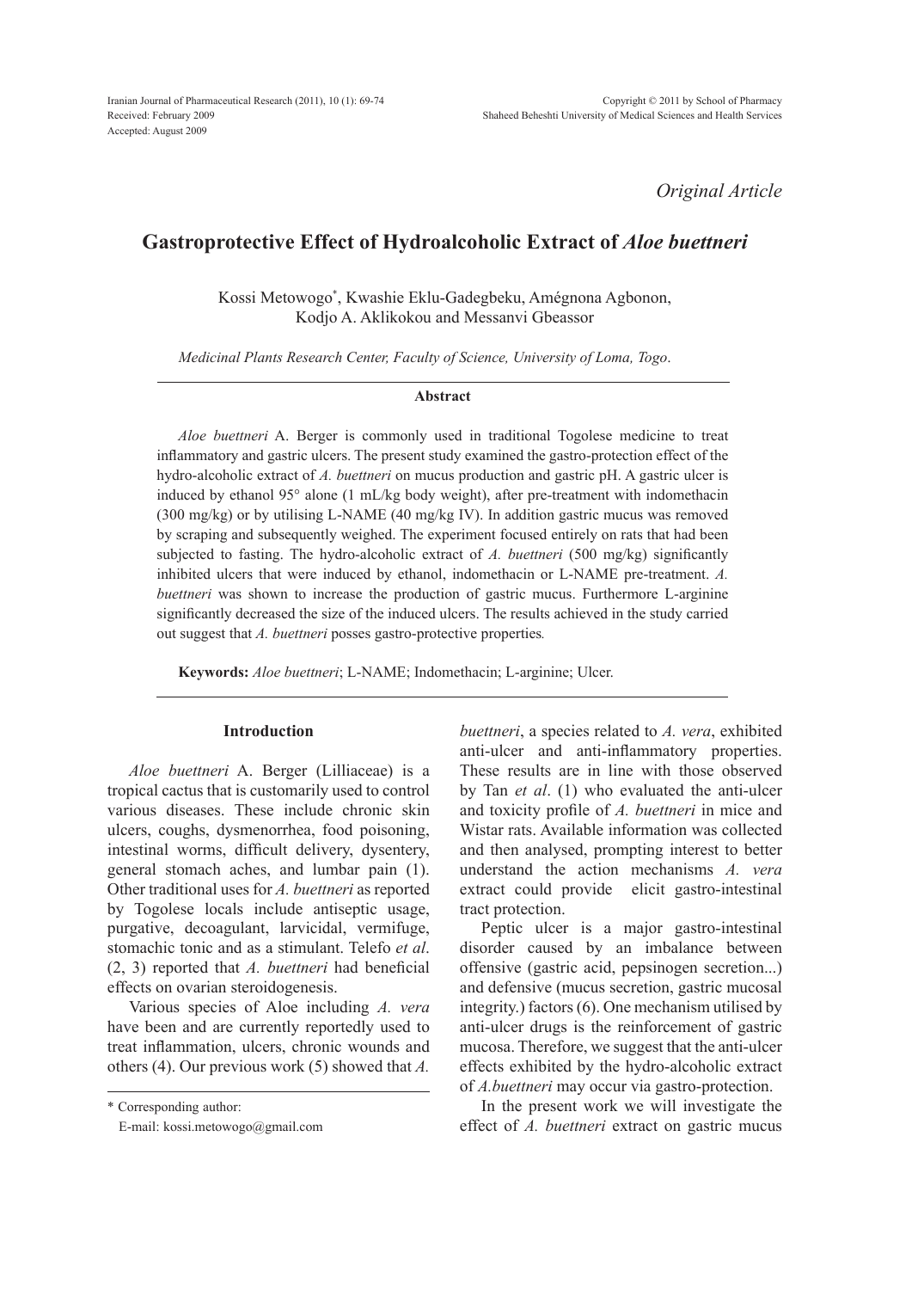production and increases in pH.

### **Experimental**

## *Plant material*

*A. buettneri* leaves were collected in April 2006 from the University of Lomé's botanical garden located in the Faculty of Science department in Togo. These were then subsequently analysed and verified by the Laboratory of Botany. A reference sample was deposited in the Laboratory of Botany and Plant Ecology's Herbarium, part of the Faculty of Science, "University of Lomé" (UL-MET 001)

### *Extract preparation*

The selected leaves were washed, then dried under air-conditioning and finally ground to attain a powder. The powder was subsequently extracted with a mixture of water : ethanol (1:1, v/v) for 72 h and after that filtered. The filtrate was evaporated and a dark hydro-alcohol extract (yield: 24.25%) was obtained. Phytochemical screening of the extract revealed the presence of tannins, flavonoids and alkaloids.

# *Animals*

Wistar rats, of both sexes weighing 150-200 g were the subject of testing. They were placed in an Animal house within the Faculty of Science's Laboratory of Physiology/Pharmacology. The animals were kept under conditions of ambient temperature, humidity and dark-light cycle (12 h–12 h). The animals had free access to food and water.

### *Ethanol gastric ulcer induction*

A gastric ulcer was induced by an oral administration of 1 mL/100 g body weight of ethanol 95°. Rats were subjected to fasting for 24 h preceding their ulcer induction. The control group received distilled water and the treated groups received 250; 500 or 1000 mg/kg of *A. buettneri* extract (Ext) 30 min prior to ulcer induction. Lansoprazole (LPZ) 30 mg/kg was used as a reference drug. Two hours following ulcer induction the subjected rats were then sacrificed under ether anaesthesia. Their stomachs were removed and opened along the greater curvature. Following this the dimension of the ulcer was

evaluated by means of planimetry, using 0.25 mm<sup>2</sup> ulcer area by unit. The percentage of ulcer inhibition was then calculated using the following formula: (the dimension of the control rat's ulcer-the dimension of the treated rat's ulcer) the dimension of the control rat's ulcer.

# *Evaluation of gastric pH measurement*

Extract (250, 500 mg/kg; p.o.) was administered to rats and two hours later they were sacrificed under the same afore mentioned conditions. The stomach of each rat was removed, opened and the gastric pH was measured.

### *Evaluation of mucus production*

Gastric mucus production was measured according to the method used by Salehi *et al*. (7). Two hours after the extract was administered (250, 500 mg/kg) the rats were sacrificed. Using a glass slide the gastric mucosa of each rat was gently scraped then, subsequently weighed using a precision electronic balance.

# *Ethanol induced gastric mucosal lesion in L-NAME pre-treated rats*

The method used by Maria *et al*. (8) was implemented. Animals were subjected to fasting for 24 h and deprived of water for 19 h prior to commencing the experiment. The animals were divided into groups each consisting of 5 rats. Ethanol 95° was administered orally at a dose of 1 mL/100g body weight. Prior to ethanol administration, the rats orally received either distilled water or extract as follows:

Group I, control group, received saline solution (IV) and distilled water (orally), 45 and 30 min prior to ulcer induction.

Group II were administered saline solution (IV) and a 500 mg/kg extract of *A. buettneri* (orally), 45 and 30 min before ulcer induction.

Group III were given L-NAME 40 mg/kg (IV) and distilled water (orally), 45 and 30 min before ulcer induction.

Groups IV and V received L-NAME 40 mg/kg (IV) and extracts of *A. buettneri* 250 and 500 mg/kg (orally) 30 min before ethanol administration.

Group VI was treated with L-arginine (IV) 400 mg/kg immediately, prior to being injected with L-NAME.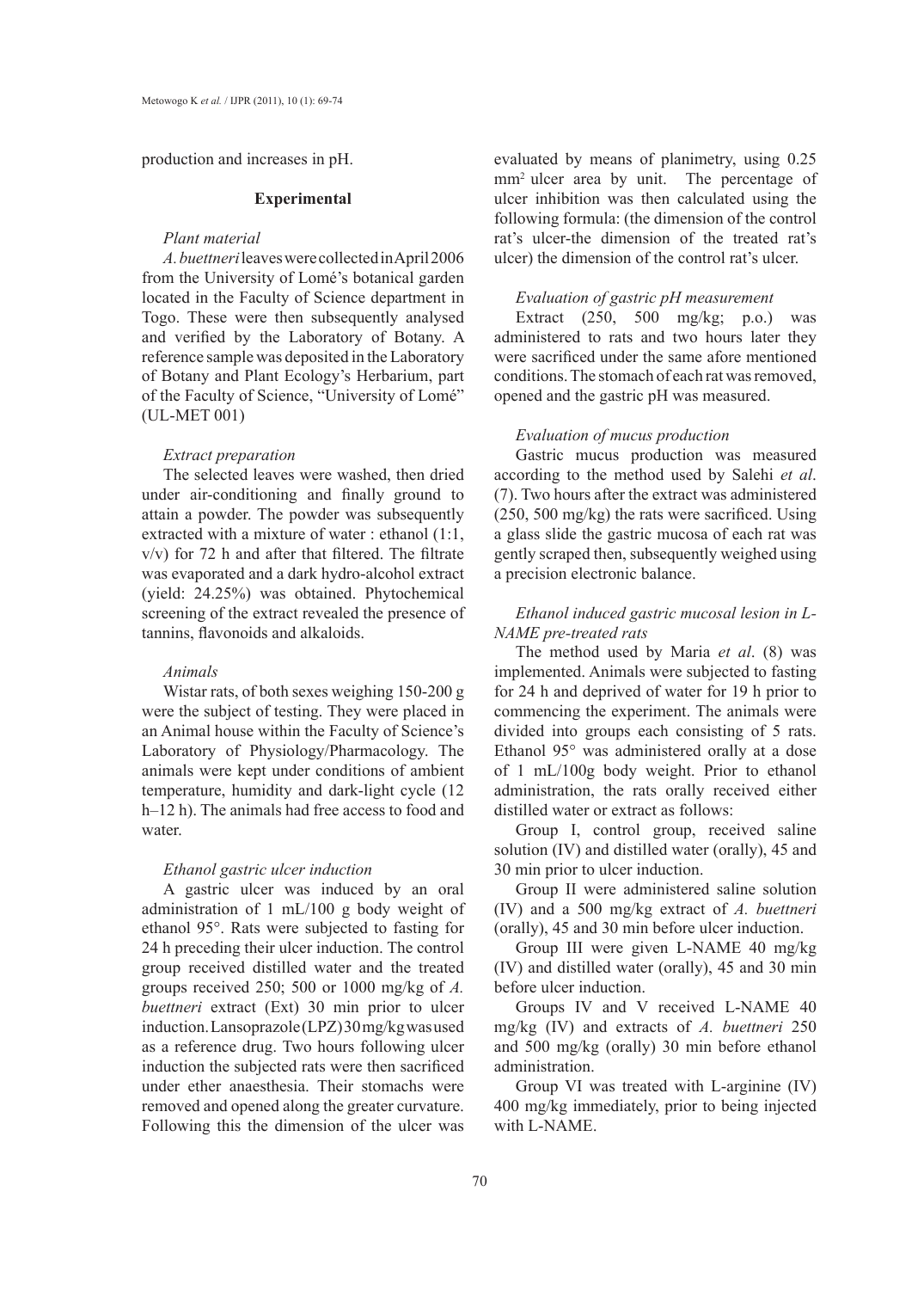

**Figure 1.** The effect of *A. Buettneri* hydro-alcohol extract on gastric mucosal damage induced by ethanol 95°. The extract was administered 30 min before ulcer induction. Results are mean  $\pm$  SEM for 5 rats. \*p < 0.05; \*\*p < 0.01 (control vs treated)

Two hours after the ulcers were induced, the rats were sacrificed. The stomach of each rat was removed, opened along the greater curvature and the dimension of the induced ulcer was evaluated by planimetry.

# *Ethanol induced gastric mucosal lesion in indomethacin pre-treated rats*

Ulcer inducement in indomethacin pre-treated rats was divided into three groups (I, III, and IV). Group I was used as a control (Co) and group II was not pre-treated with indomethacin instead receiving Nacl solution (IP). 30 min before indomethacin administration the rats were given distilled water or an extract of Indomethacin 300 mg/kg was administered (IP) to rats that had been subjected to fasting overnight. Four hours subsequent to the administration of indomethacin, the rats received ethanol 95° orally. Two hours later the rats were then sacrificed and treated as indicated above.

### *Statistical analysis*

Data obtained from the animal experiments was expressed as mean  $\pm$  SEM statistical tests including a one-way analysis of variance (ANOVA) followed by bonferroni's significant difference test were used to analyze any differences between the groups that were subjected to testing. A p-value of less than 0.05 was considered as being statistically significant.



**Figure 2.** Effect of *A. buettneri* hydro-alcohol extract on the gastric pH. Extract was administered by gavage. Two hours after extract administration, cervical dislocation was used to kill the rats and their stomachs were kept. Gastric pH was measured using pH paper.

Results are mean  $\pm$  SEM for 5 rats. \*p < 0.05 (Control vs treated).

#### **Results**

The hydro-alcoholic extract of *A. buettneri* significantly inhibited ( $p < 0.05$ ) ulcers induced by ethanol 95°. *A. buettneri* extract at doses of 250 mg/kg and 500 mg/kg led to inhibition percentages of 30 and 33.75% respectively. Contrastingly, when a dose of 1000 mg/kg was administered ulceration was reduced by approximately 30%.

The gastric pH of the control rats was 2.10  $\pm$  0.24 versus 2.60  $\pm$  0.24; 3.60  $\pm$  0.40, and  $3.10 \pm 0.50$  in rats treated with the *A. buettneri* extract at 250, 500 and 1000 mg/kg respectively (Figure 2).

The results of our study indicate that the extract of *A. buettneri* stimulates the production of gastric mucus. At doses of 500mg/kg the production of gastric mucus increased significantly (Figure 3).

The findings suggest that pre-treating animals with L-NAME (40 mg/kg, IV) exacerbated gastric damage induced by ethanol. The ethanolic extract of *A. buettneri* at 250 and 500mg/kg exerted significant protection against damage produced by ethanol ( $p < 0.01$ ). Similar results were obtained for L-arginine, a NO donor, used as a positive control (Figure 4).

Ulcers induced by ethanol in rats pre-treated with indomethacin were exacerbated. Significant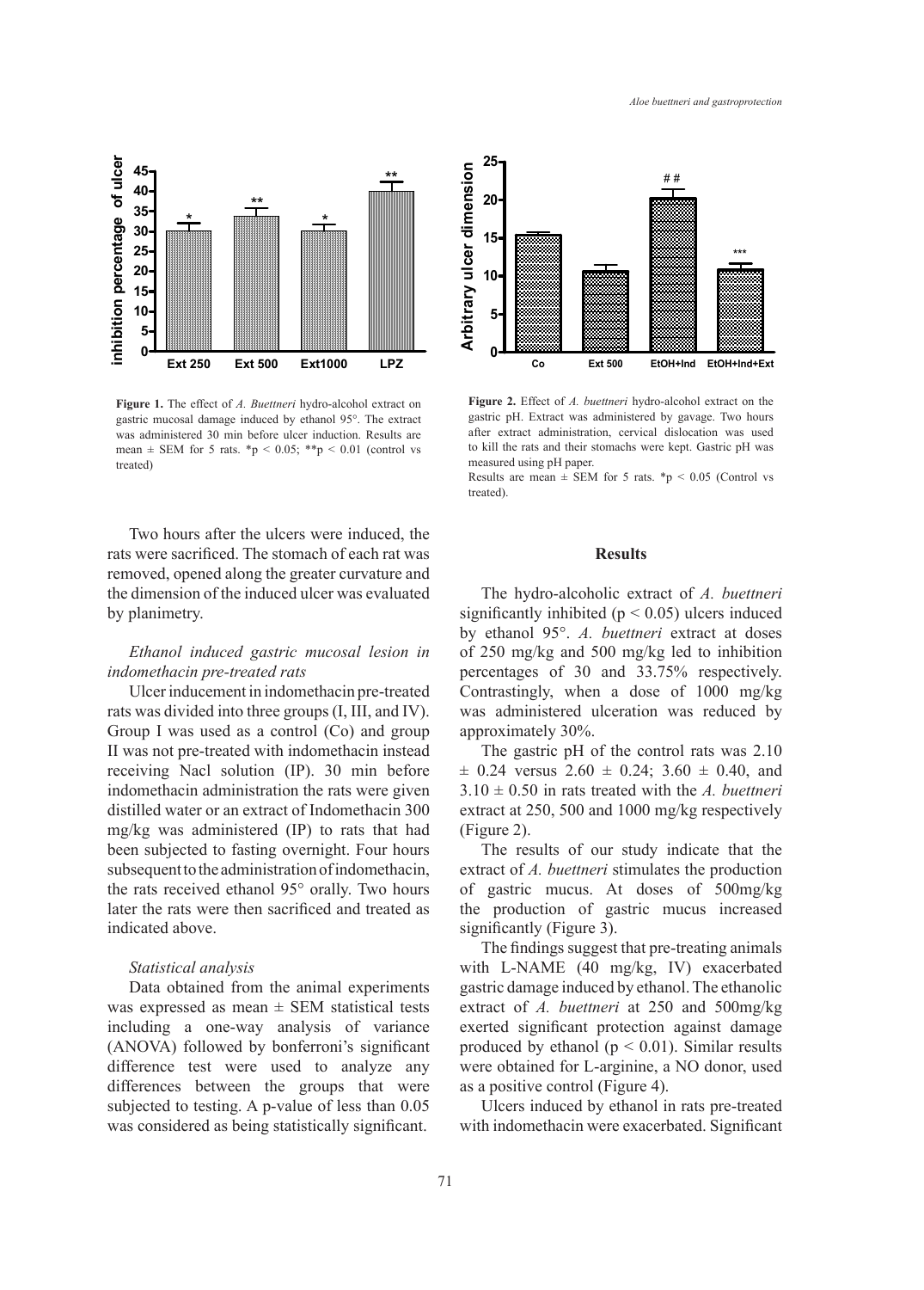

**Figure 3.** Effect of *A. buettneri* hydro-alcohol extract on gastric mucus production. Extract was administered by gavage. Two hours after ulcer induction rats were killed by cervical dislocation. Their stomachs were opened and mucus was removed by scraping.

Results are mean  $\pm$  SEM for 5 rats. \*p < 0.05 (control vs treated).

differences were observed among groups treated with ethanol alone and indomethacin/ethanol. The extract significantly reduced the inducement of ulcers in rats pre-treated with indomethacin (Figure 5).

### **Discussion**

Gastric ulcers result from an imbalance involving gastric protection and aggressive factors (9). Gastric protection depends on a number of factors such as the release of prostaglandin E2 (PGE2), bicarbonate secretion, gastric mucus production and the regulation of gastric mucosal blood flow. Factors leading to gastric offensives are the hyper secretion of HCl or pepsin. Ethanol is well known to induce gastric ulcers via multifactorial mechanisms such as the impairment of gastric defensive factors like mucus dissolution (10) or by increasing offensive factors such as acid secretion or gastrin release (11).

*A. buettneri* extract inhibits ulcers induced by ethanol alone. Ethanol induced ulcers were exacerbated in rats pre-treated with indomethacin. Treatment with the extract 30 min before ulcers were induced, led to a significant decrease in ulcers induced by indomethacin/ethanol. The Inhibitory effect of the extract could as a result of prostaglandin stimulation. Indomethacin is known to inhibit cyclo-oxygenase 1 and 2 (COX-1 and COX-2), enzymes involved in



**Figure 4.** Effects of L-NAME (IV) and of combined treatment with L-Arginine (L-Arg) on the gastroprotective effect of *A. buettneri* hydro-alcohol extract (250; 500 mg/kg p.o.) against ethanol-induced gastric mucosal damage. Control group (Co) received distilled water. In all of groups the additional treatment was ethanol 95°. Ext = *A. buettneri* extract. The data is expressed as mean  $\pm$  SEM for 5 rats. \*\*\*p < 0.001

(L-NAME vs L-NAME + Extract treated),  $\#p < 0.05$  (control vs L-NAME treated)

prostaglandin synthesis. The shown protective actions exhibited against gastric injuries caused by ethanol are achieved through prostaglandin production by prostaglandin-producing enzymes (12).  $PGE_2$  synthesis has been shown to inhibit gastric ulcers by stimulating gastric mucus secretion (13) and by inhibiting gastric acid secretion. A previous study showed that a preparation of *A. vera* led to an increase in gastric pH by utilizing this mechanism (14). A related mechanism could be responsible for the effect exhibited by the extract of *A. buettneri* on gastric pH.

The present study showed that *A. buettneri* extract increased gastric mucus production. Mucus is an important protective factor relating to gastric mucosa. According to Hiruma-Lima *et al*. (15) gastric mucus is a viscous, elastic, adherent and transparent gel formed by water and glycoproteins covering the entire gastrointestinal mucosa. These authors reported that the protective properties of the mucus barrier depends not only on its gel-like structure but are also related to the amount or thickness of the layer covering the mucosal surface. Mucus protects the gastric mucosa against irritants such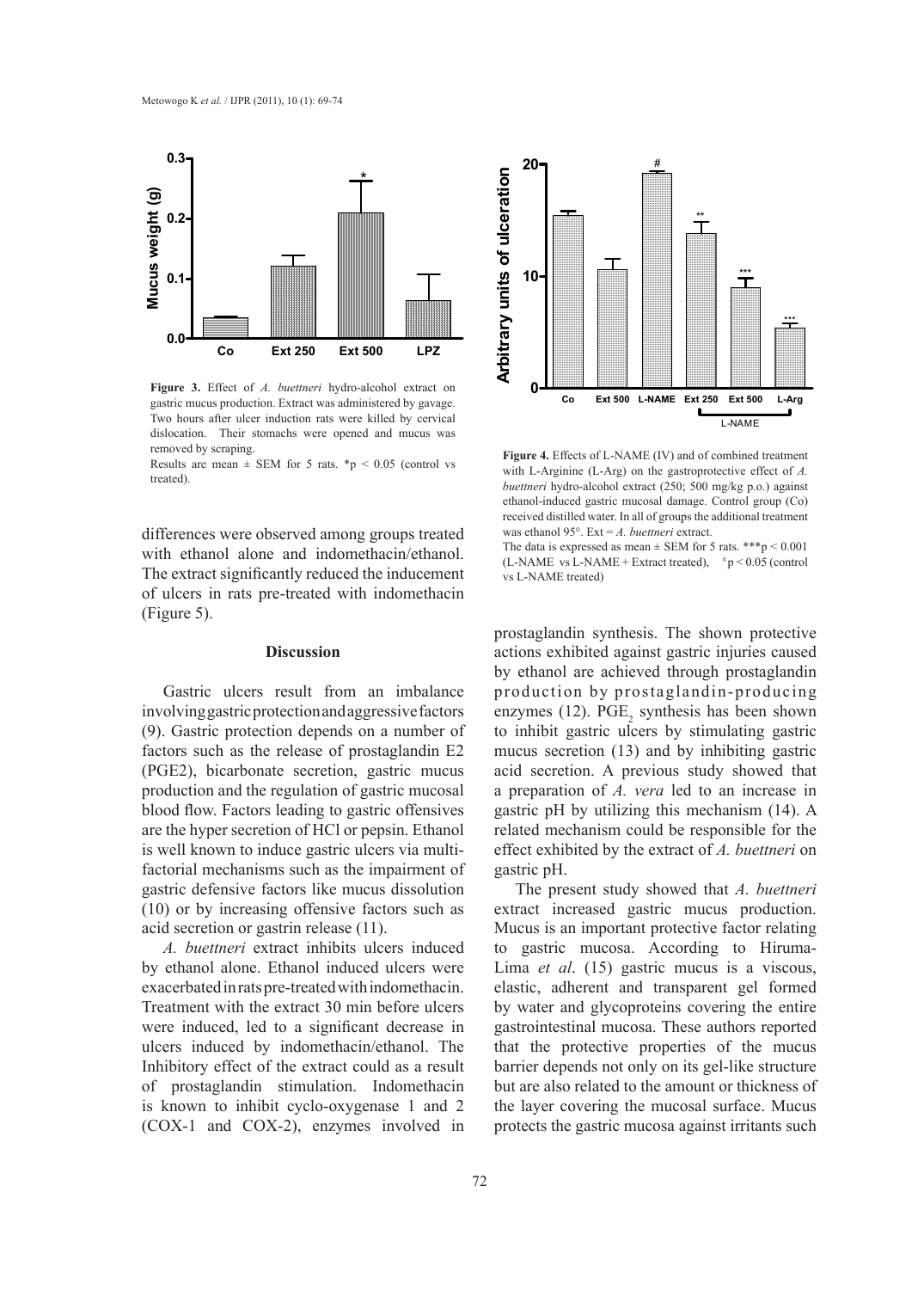

**Figure 5.** Effect of *A. Buettneri* hydro-alcohol extract on the gastric mucosal damage induced by indomethacin and ethanol 95°. Extract was administered 30 min before ulcer induction, indomethacin 300 mg/kg (IP) was given to the treated group and the control group (Co) received distilled water. After fours hour's the rats received by gavage ethanol 95° at 1 mL/100g body weight. Results are mean  $\pm$  SEM for 5 rats. \*\*p < 0.01  $(EtOH + Ind vs EtOH + Ind + Ext),$ ## p < 0.01 (control vs  $EtOH + Ind$ 

as ethanol, HCl and acetyl acid. Magri *et al*. (16) reported that prostaglandin promotes mucus and bicarbonate secretions. It was demonstrated that PGE2 maintained gastric mucosal blood flow (17). Coruzzi *et al*. (18) showed that a lamtidine analogue with various NO-releasing moieties (furoxan, nitroxy and nitrosothiol) significantly inhibits ulcers induced by 0.6 N HCl. NO protects gastric mucosa by maintaining the integrity of gastric epithelium, regulating gastric mucosal blood flow and stimulating gastric mucus secretion and synthesis (19, 20). Furthermore Maria *et al.* (8) demonstrated that N<sup>G</sup>- nitro-L-arginine, a nitric oxide synthase (NOS) inhibitor, exacerbates ulcers induced by ethanol as the protective effect of dehydroleucodine (NO production stimulator) was counteracted by pretreating with L-NNA. The *A. buettneri* extract inhibits ulcers induced by ethanol in rats pretreated with NG-nitro-L-arginine methyl ester (L-NAME), an analogue of L-NNA.

The extracts effect of increasing gastric mucus production could be mediated by endothelium NO production.

We conclude that the hydro-alcoholic extract of *A. buettneri* has a gastro-protective effect on the gastric tract. The extract increased mucus production and gastric pH. Further investigations are required to fully understand the action mechanisms of the extract.

#### **References**

- $(1)$  Tan PV, Enow-Orock GE, Dimo T, Nyasse B and Kimbu SF. Evaluation of the anti-ulcer and toxicity profile of *Aloe buettneri* in laboratory animals. *Afr. J. Trad. CAM* (2006) 3: 8-20.
- (2) Telefo PB, Moundipa PF and Tchouanguep FM. Oestrogenicity and effect on hepatic metabolism of the aqueous extract of the leaf mixture of *Aloe buettneri*, *Dicliptera verticillata*, *Hibiscus macranthus* and *Justicia insularis*. *Fitoterapia* (2002) 73: 472-478.
- (3) Telefo PB, Moundipa PF and Tchouanguep FM. Inductive effect of the leaf mixture extracts of *Aloe buettneri, Justicia insularis, Dicliptera verticillata*  and *Hibiscus macranthus* on *in-vitro* production of estradiol. *J. Ethnopharmacol.* (2004) 91: 225-230.
- Yusuf S, Agunu A and Diana M. The effect of *Aloe*  (4) *vera* A. Berger (Liliaceae) on gastric acid secretion and acute gastric mucosal injury in rats. *J. Ethnopharmacol.*  (2004) 93: 33-37.
- Metowogo K, Agbonon A, Eklu-Gadegbeku K, (5) Aklikokou AK and Gbeassor M. Anti-ulcer and antiinflammatory effects of hydro-alcohol extract of *Aloe buettneri* A. Berger (Lilliaceae). *Trop. J. Pharm. Res.* (2008) 7: 907-910.
- Umamaheswari M, Asokkumar K, Rathidevi R, (6) Sivashanmugam AT, Subhadradevi V and Ravi TK. Antiulcer and *in-vitro* antioxidant activities of *Jasminum grandiflorum* L. *J. Ethnopharmacol.* (2007) 110: 464-470.
- (7) Salehi H, Khazaei M, Rostam Gh, Bahrami Gh and Izadi B. Microscopical evaluation of protective effect of gazayagi (*Falcaria vulgaris*) extract on ethanol induced gastric ulcer in rat. *Iranian J. Pharm. Res.* (2004) Suppl. 2: 59-59.
- Maria AOM, Wendel GH, Guzman JA, Giordano (8) OS and Guerreido E. Gastric cytoprotective activity of dehydroleucodine in rats, role of nitric oxide. *Pharmacol. Res.* (1998) 37: 281-284.
- (9) Kawano S and Tsuji S. Role of mucosal blood flow: a conceptional review in gastric mucosal injury and protection. *J. Gastroenterol. Hepatol.* (2000) 15: 1-6.
- (10) Galati EM, Pergolizzi S, Miceli N, Monforte MT and Tripodo MM. Study on the increment of the production of gastric mucus in rats treated with *Opuntiaficus indica* (L.) Mill. Cladodes. *J. Ethnopharmacol.* (2002) 83: 229-233.
- $(11)$  Bujada L. The Effects of alcohol consumption upon the gastrointestinal tract. *AJG.* (2000) 95: 3374-3382.
- $(12)$  Goso Y, Ucno M, Hotta K and Ishir K. Protective effects of the whisky congeners on ethanol-induced gastric mucosal damage. *Alcohol Clin. Exp. Res.*  (2007) 31: 390-394.
- (13) Suetsugu H, Ishihara S, Moriyama N, Kazumori H, Adachi K, Fukuda R, Watanabe M and Kinoshita Y. Effect of rebamipide on prostaglandin EP4 receptor